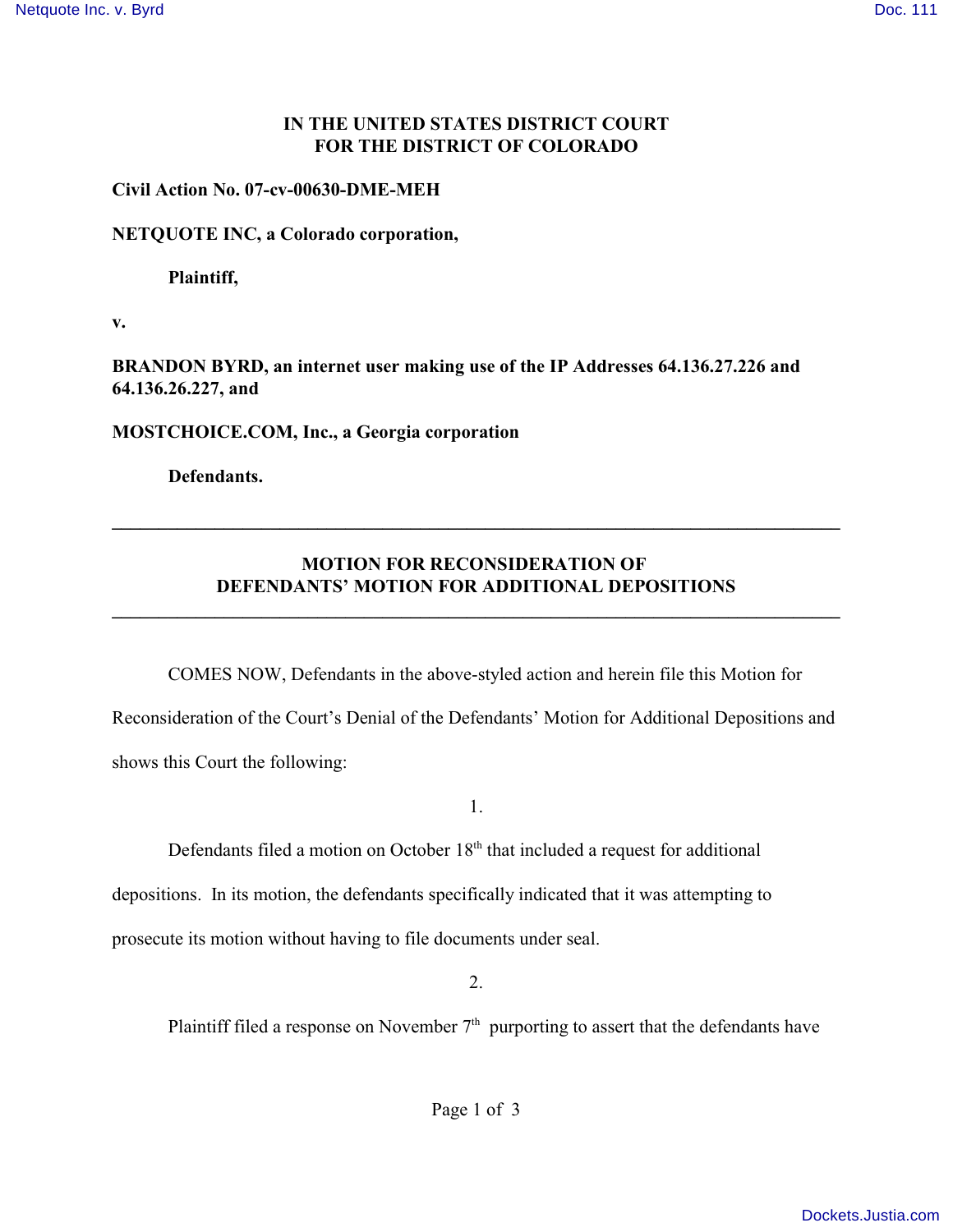been less than diligent in pursuing discovery.

3.

After reviewing the response, it appeared to defendants that the response contained statements that were misleading, and as a consequence on November 13<sup>th</sup> defendants filed a rather extensive reply brief with evidence under seal. See Dkt.# 102- 103.

#### 4.

The Court docketed an order denying the defendants' motion on November 14<sup>th</sup> which had been Order entered on November  $13<sup>th</sup>$ . See Dkt.# 104.

5.

LR 7.1(c) allows a moving party 15 days to file a reply brief, which would have normally allowed the defendants until November  $23<sup>rd</sup>$ . This same rule does allow the Court to enter an order at any time after a motion is filed, but the defendants had no notice that this was likely to occur as this was a contested, and non-routine motion for a substantial amount of additional discovery.

## 6.

Defendants respectfully request that the Court reconsider its previous denial of its motion for additional depositions in light of the rather substantial Reply Brief prepared and filed, which contains evidence refuting the plaintiff's arguments.

WHEREFORE, Defendants move that this Court reconsider its prior denial of defendants' motion for additional depositions in light of its timely filed reply brief.

[Signature on next page]

Page 2 of 3